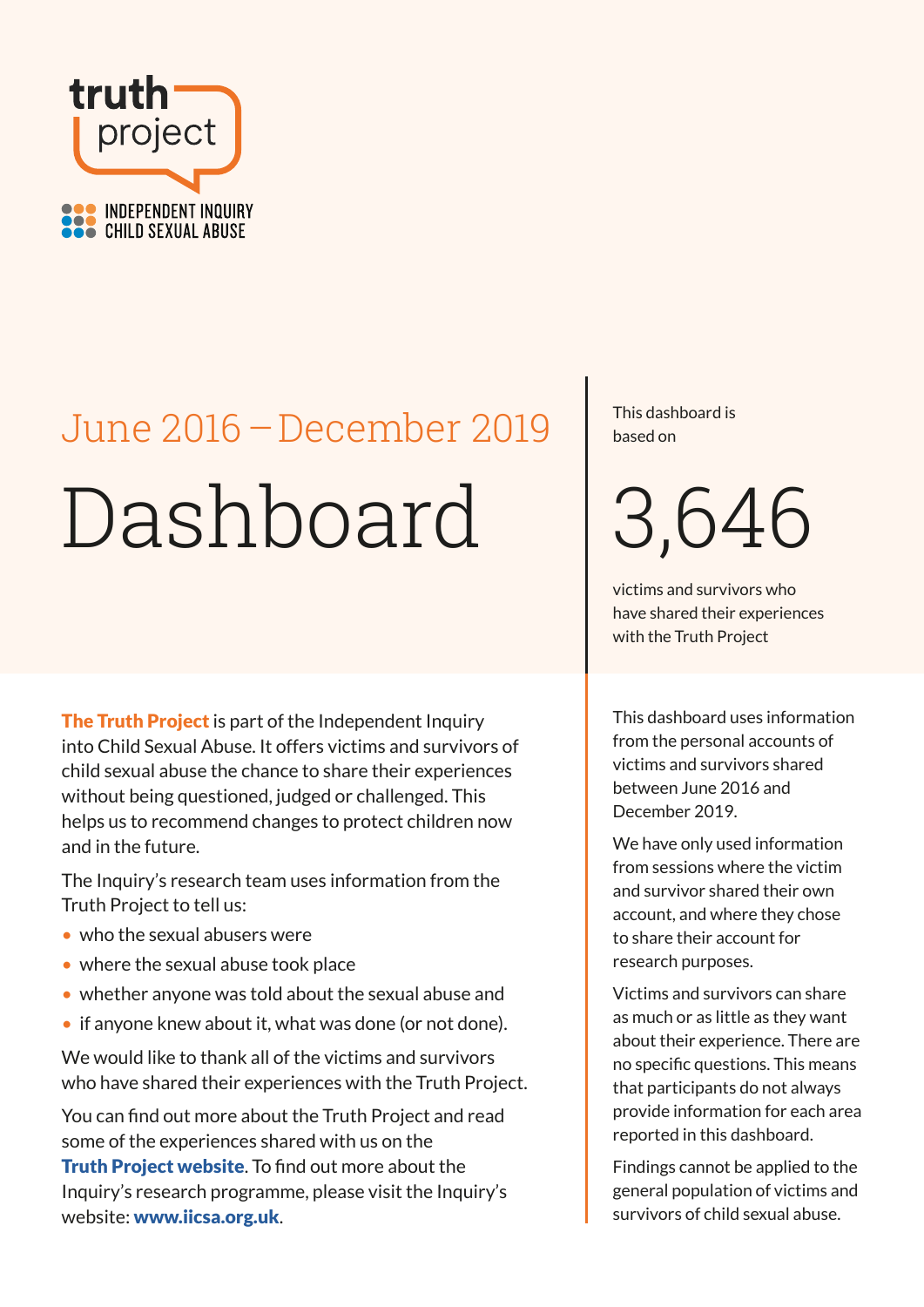# Participants' backgrounds

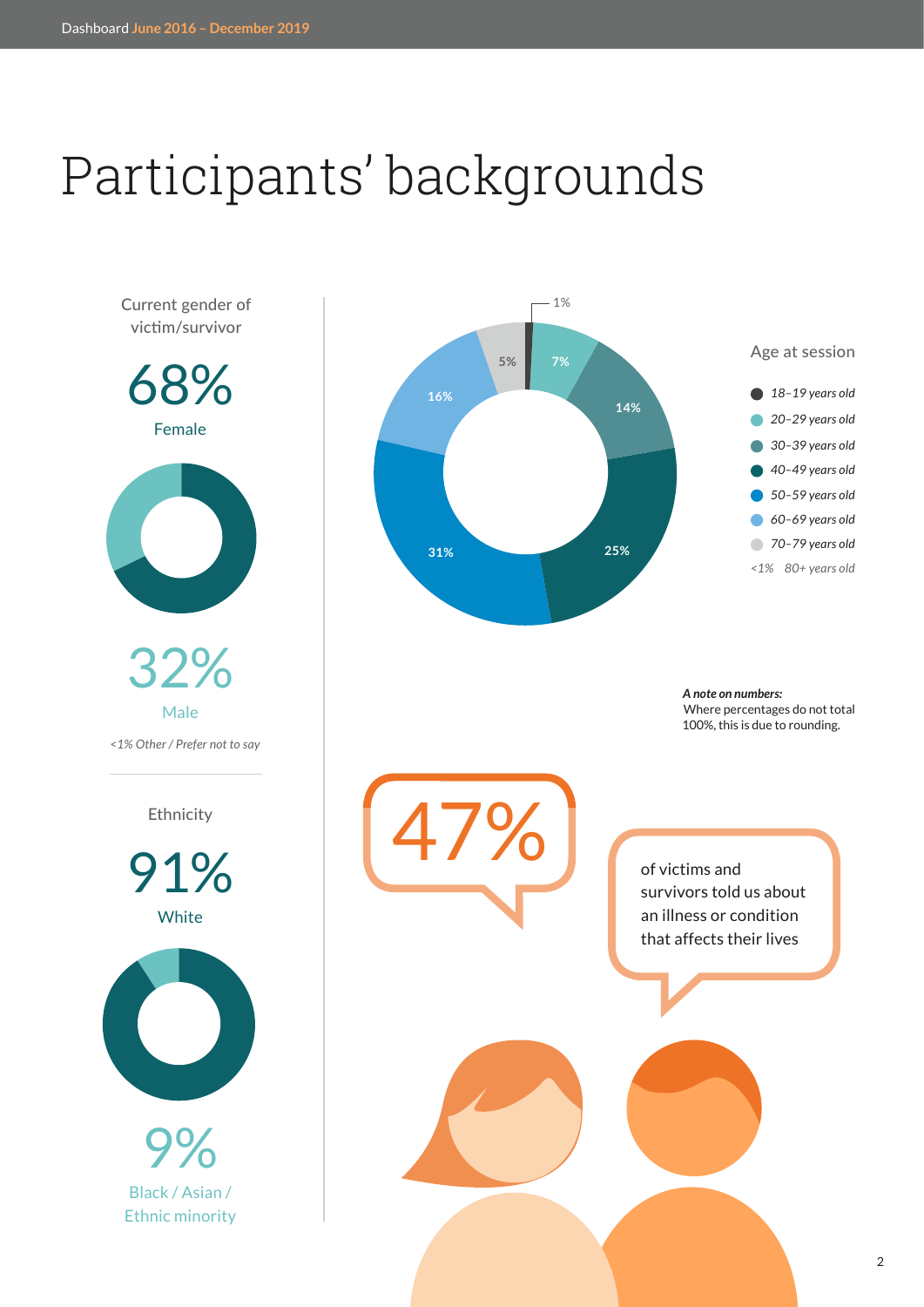### Nature of abuse experienced

Age when abuse started



### Fondling 56% Involving penetration  $-49%$ Other contact abuse\* ———— 40% Grooming Exposure to adult sexuality Violations of privacy -Sexual exploitation + Other types - $\sim$  22%  $-18%$  $-18%$ 7% 2%

### \*not involving penetration

Sexual abuse experienced

#### *A note on numbers:*

For nature of sexual abuse experienced, the total percentage is greater than 100% as some victims and survivors told us about experiencing more than one type of sexual abuse.



of victims and survivors told us about experiencing other forms of abuse in addition to sexual abuse

#### Other forms of abuse experienced

| Physical <u>- 32%</u>                                                                                                                                                                                                                           |     |  |
|-------------------------------------------------------------------------------------------------------------------------------------------------------------------------------------------------------------------------------------------------|-----|--|
| Psychological <u>- 31%</u>                                                                                                                                                                                                                      |     |  |
| Emotional/entrapment – 25%                                                                                                                                                                                                                      |     |  |
|                                                                                                                                                                                                                                                 | 12% |  |
| Indirect victimisation <b>Constanting Constanting Constanting Constanting Constanting Constanting Constanting Co</b>                                                                                                                            | 11% |  |
| <u>and the contract of the contract of the contract of the contract of the contract of the contract of the contract of the contract of the contract of the contract of the contract of the contract of the contract of the contr</u><br>Neglect | 10% |  |
| Child labour                                                                                                                                                                                                                                    |     |  |

#### *A note on numbers:*

For other forms of abuse experienced, the total percentage is greater than 100% as some victims and survivors told us about more than one other form of abuse. Percentages here relate to the overall sample rather than the 54% who told us about experiencing other forms of abuse.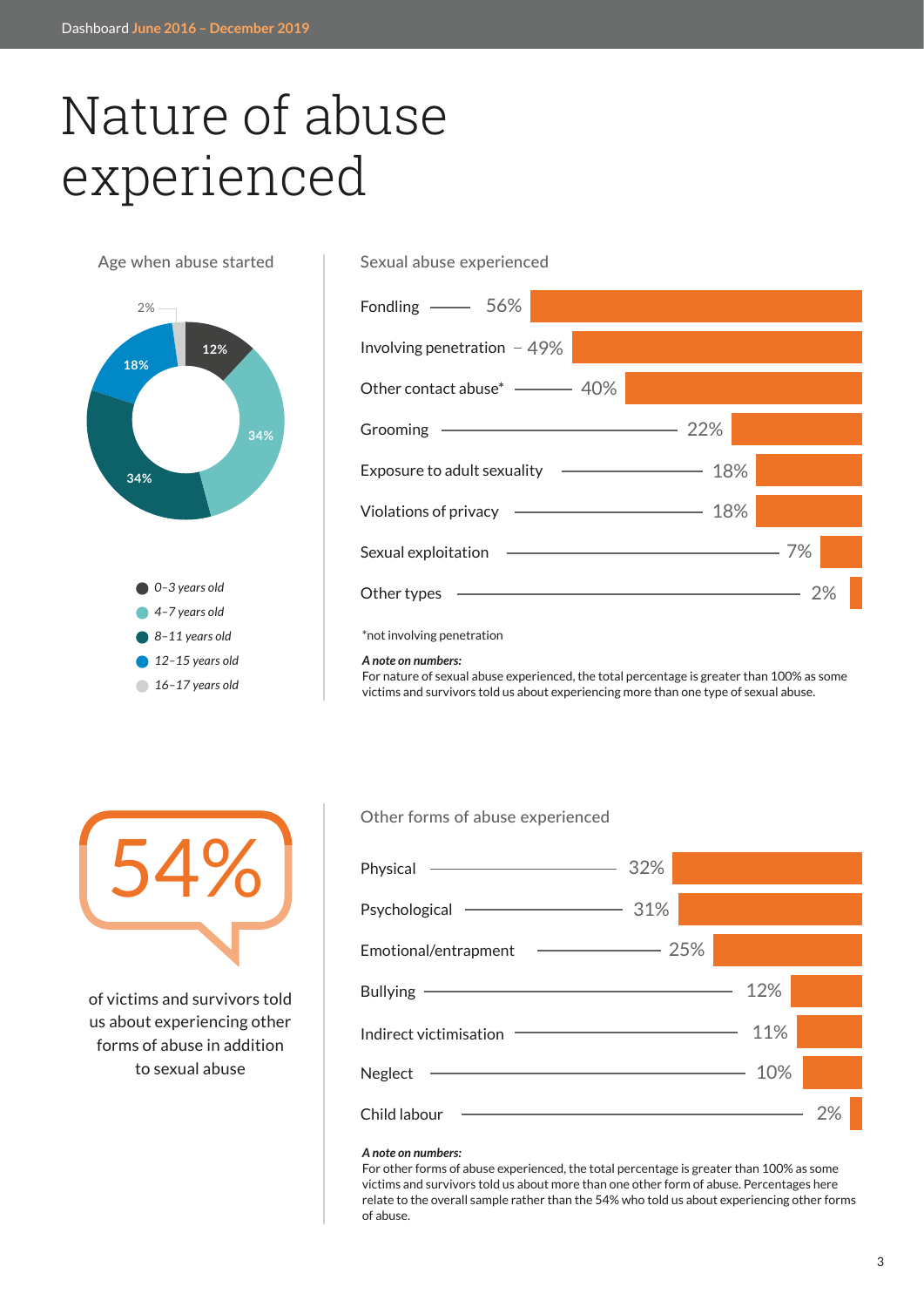### Perpetrators

Relationship of perpetrator(s) to victims and survivors





*A note on numbers:* For relationship of perpetrator to participant, the total percentage is greater than 100% as some victims and survivors told us about being abused by more than one perpetrator. Percentages given for institutions where sexual abuse took place relate to the overall sample rather than the subset of those who told us about being abused in an institution. The total percentage here is also less than 100% as some victims and survivors were not abused in an institution or did not specify the institution. Abuse within the home, for example, has been included in our analysis where there were institutional failures.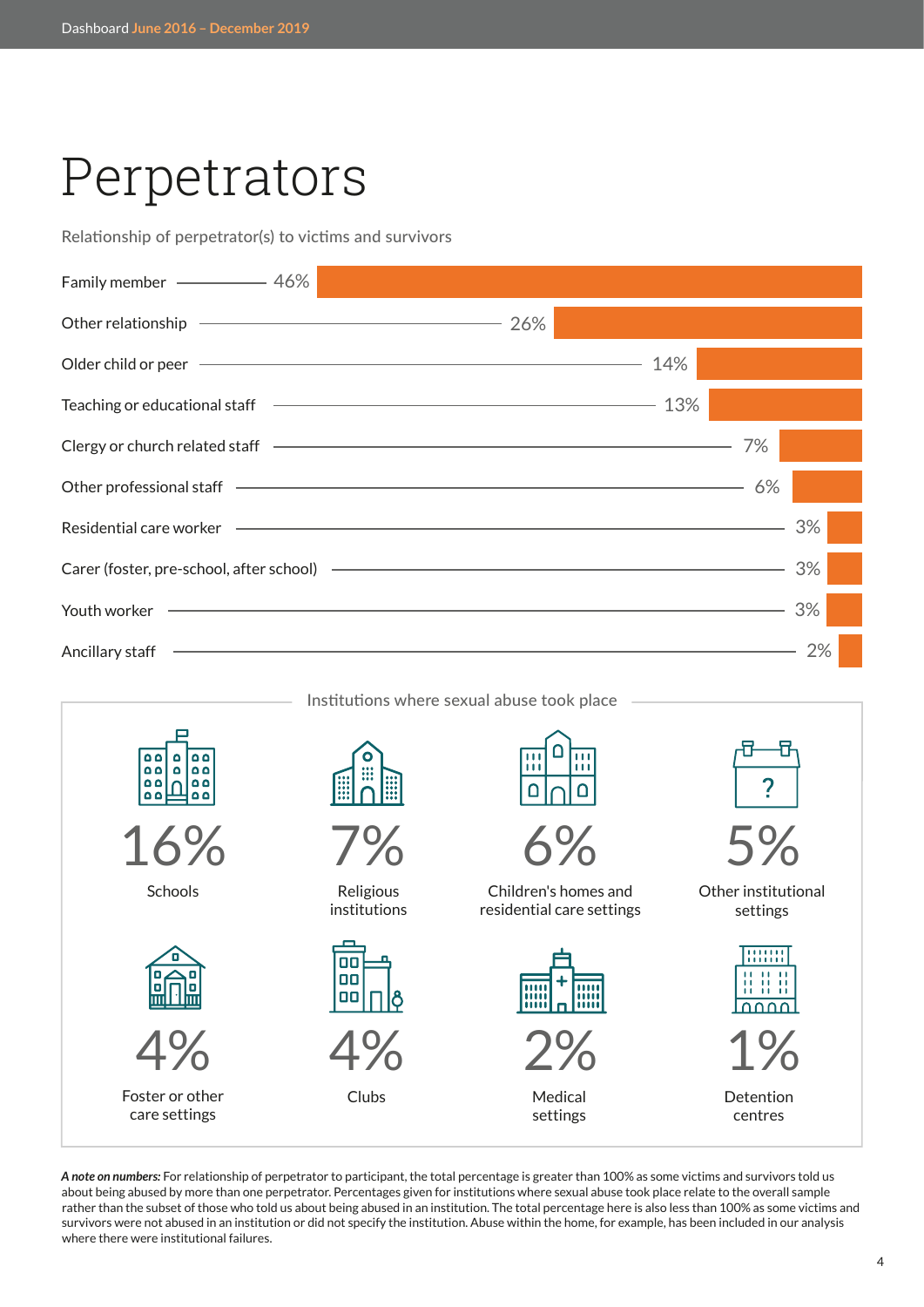### Impacts

Impacts of child sexual abuse experienced by victims and survivors



Impact on **mental health**

86%

told us about 38%

depression



Impact on **relationships**



36%

told us about trust and intimacy difficulties



93%

Impact on **school/employment**

45%

17%

told us about being unhappy at school



**Criminal behaviour**

10%



told us about committing minor offences of victims and survivors told us about impacts of the abuse



Impact on **physical health**

7%



told us about hypertension



Impact on **sexual behaviour**

33%



told us about avoidance or phobic reactions to sexual intimacy

**Direct consequence** of abuse

14%



told us about a physical injury

The total percentage of impacts across the 7 categories is greater than 100% as some victims and survivors told us about more than one type of impact. The bottom percentages in each box relate to the overall sample rather than, for example, the 86% who told us about an impact on mental health.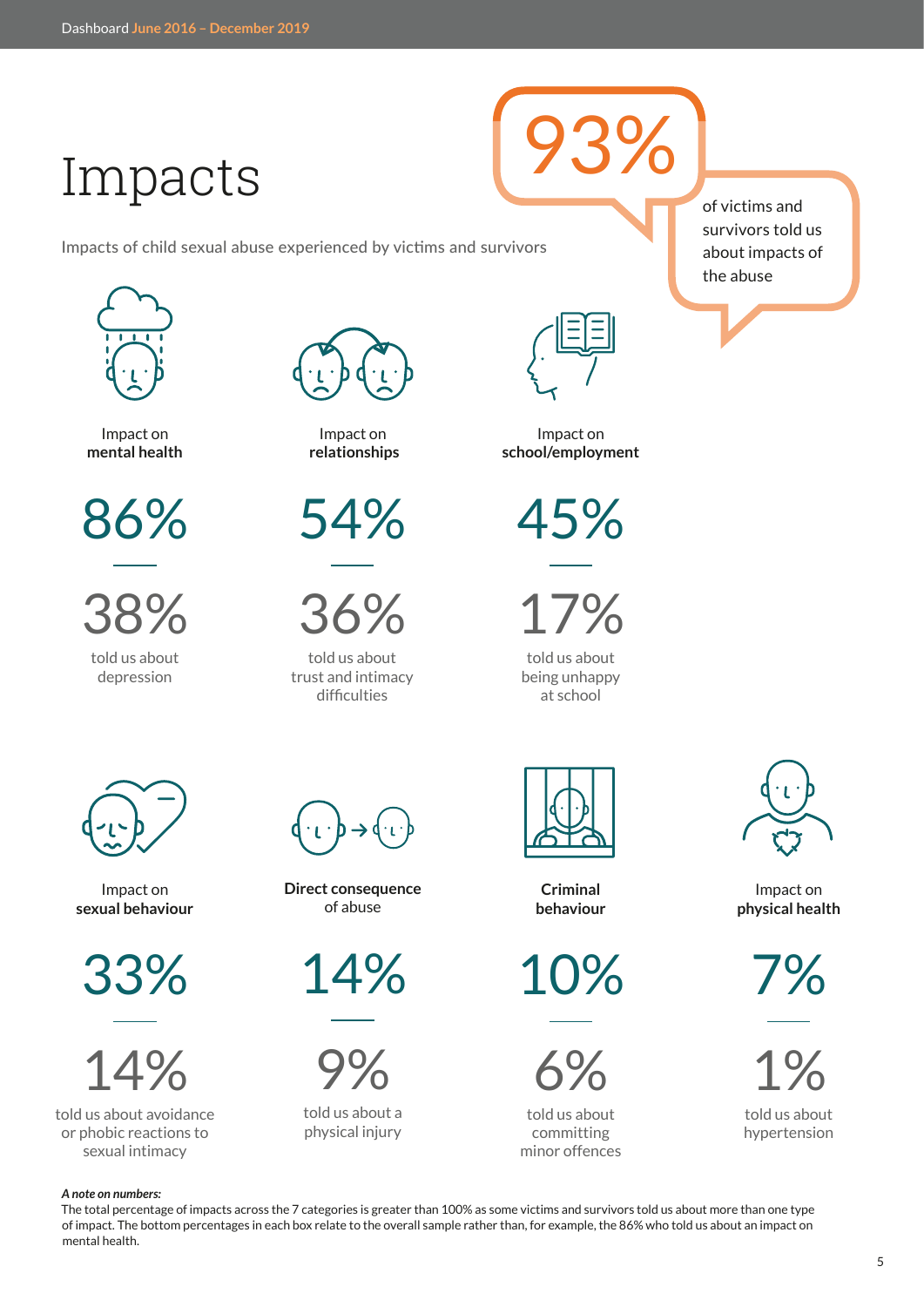## Disclosure

Disclosure of child sexual abuse by victims and survivors